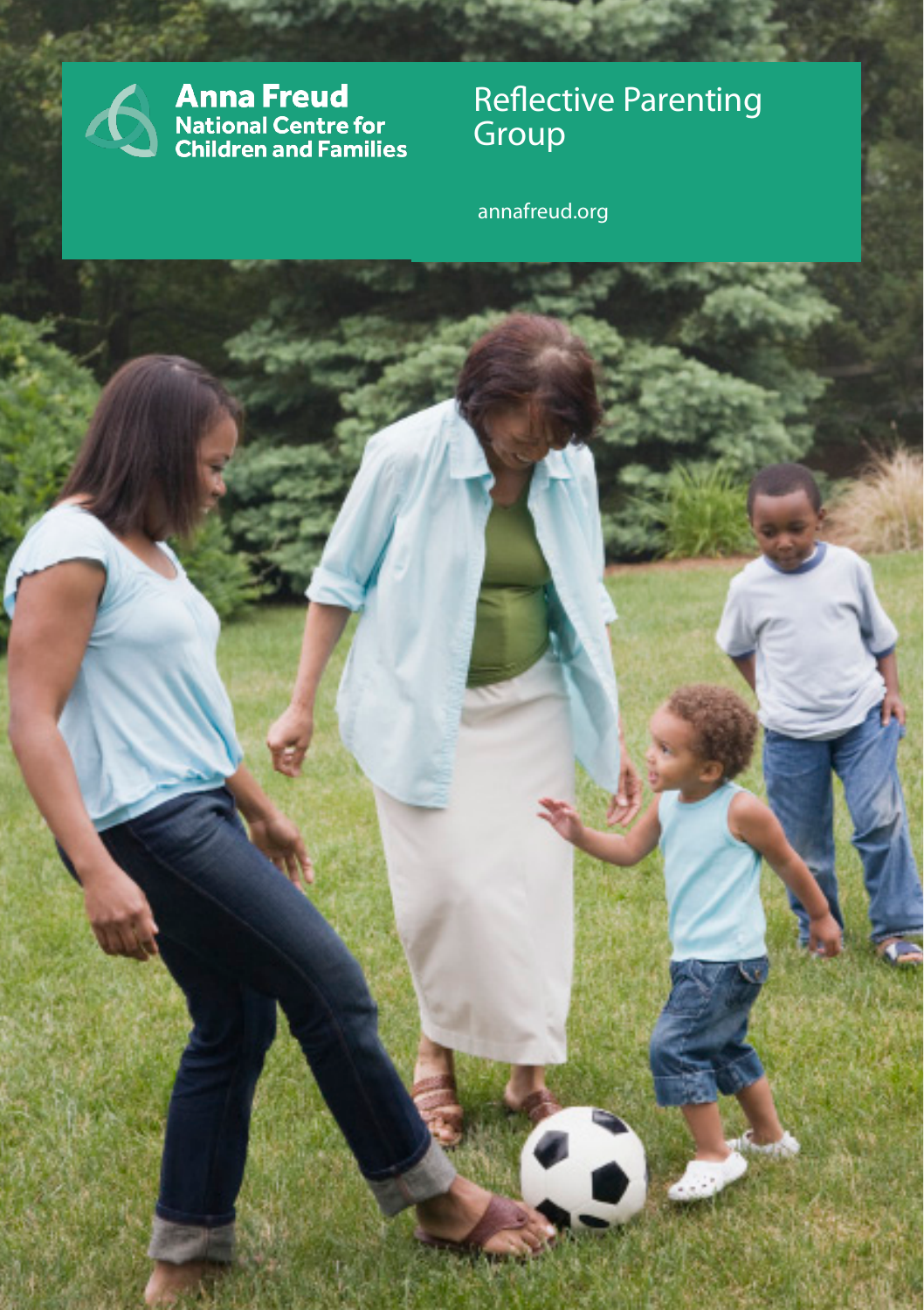## Introduction

The Reflective Parenting Group offers a highly collaborative approach for parents in order to promote family relationships, sensitive parenting and reduce the number of conflicts, bringing about behavioural changes and greater harmony.

The core thread of the group is to promote mentalizing in parents (i.e. the ability of a parent to understand the thoughts, feelings and needs of both themselves and their children).

There is extensive evidence about the importance of understanding the intentions behind your child's behaviour, and also getting a greater sense of your own mind (mentalizing) in human relationships and its relationship to attachment (for review, see: Fonagy & Bateman, 2016; Fonagy & Luyten, 2009; Fonagy, Luyten, & Strathearn, 2011). Research also suggests that understanding the thoughts, feelings and intentions behind your child's behaviour and your own reaction (mentalizing)can act as a buffer against difficult behaviour.

# Group-based work with parents

Reflective Parenting group work is an 8-week manualised group. The topics and themes that the groups cover are:

1. What is Reflective Parenting? Why is it helpful? Research background, outcomes related to Reflective Parenting and making the approach meaningful to your parenting.

2. How the state of mind of a parent affects parenting Thoughts, feelings, beliefs, past history, the impact of emotion. A tool called the Parent Map is used to help parents reflect on their own minds; for example, what triggers strong emotion and how their mind influences their relationship with their children.

3. Thinking about what goes on in children's minds Promoting different perspectives and ways to understand the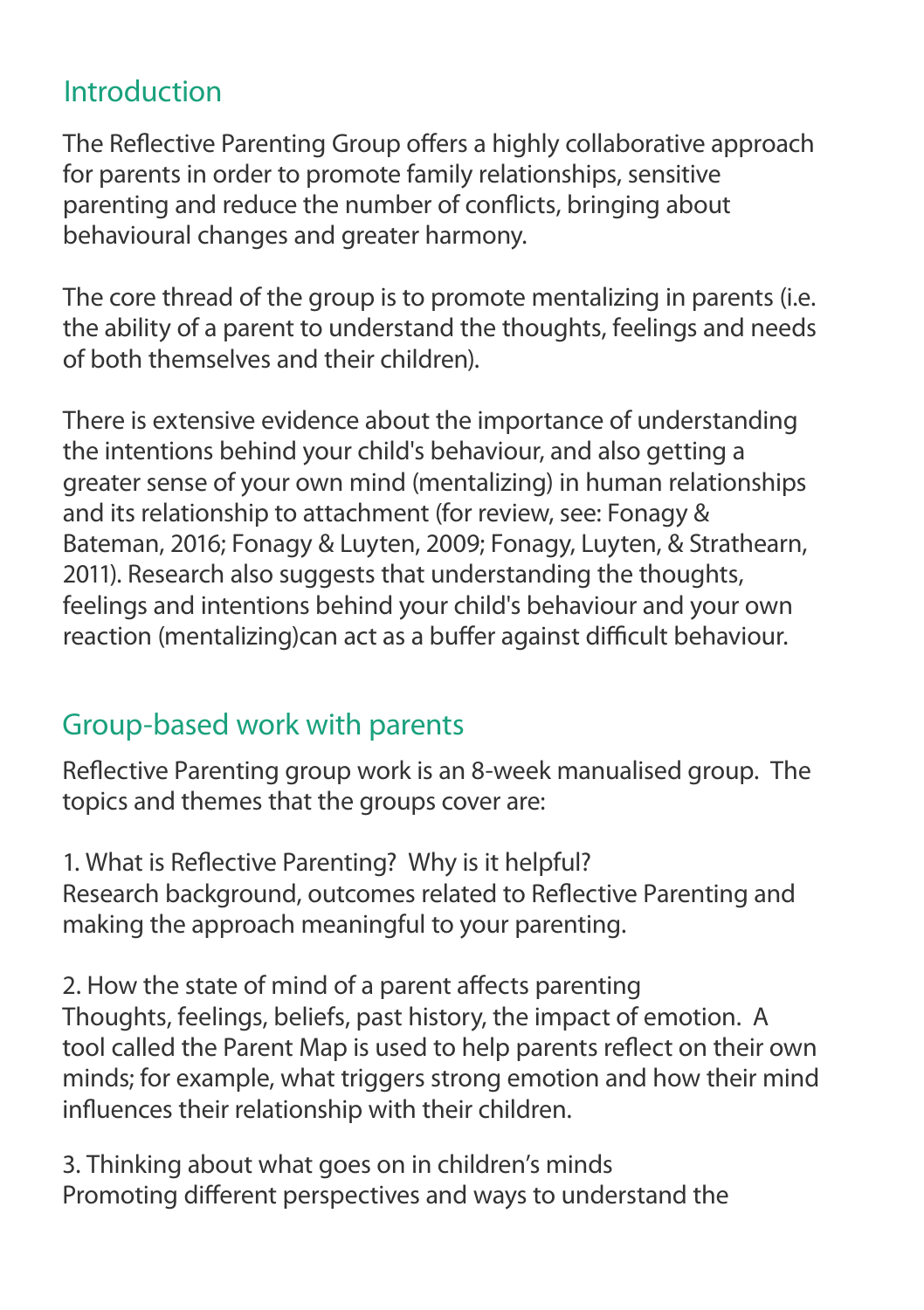meaning behind behaviour. It helps parents take a developmental perspective (e.g. what behaviour is common and to be expected), and helps parents examine their own assumptions about their child's intentions.

### 4. Keeping Reflective Parenting going

This theme helps parents to look at what influences children to cooperate and examines different ways of disciplining children. Its aim is to promote the idea that empathic parenting and ways of holding a child's perspective in mind reduces the chances of coercive parenting approaches, which can be destructive and lead to an escalation of behaviour. The group approach takes parents' own examples.

5. Taking a Reflective Parenting approach to the future How to maintain a Reflective Parenting stance in times of difficulty and when disciplining your child in order to maintain a connection and sense of security in the relationship, as well as holding an authority as parents.

## Expected benefits to the group

Parents can expect to develop a better understanding of their child's emotions and behaviours, whilst increasing the connection both they and their children feel towards each other. The programme helps parents to connect with their child's inner world, helping

them feel understood and of value. It also helps to deescalate difficult situations and reduces behavioural and emotional outbursts.

## How to find out more

For further information about the Reflective Parenting Group, including the timings of the groups, our fees, or for referral information, please contact Danielle Bentham by email (Danielle.Bentham@annafreud.org), or speak to Reception on 020 7794 2313.